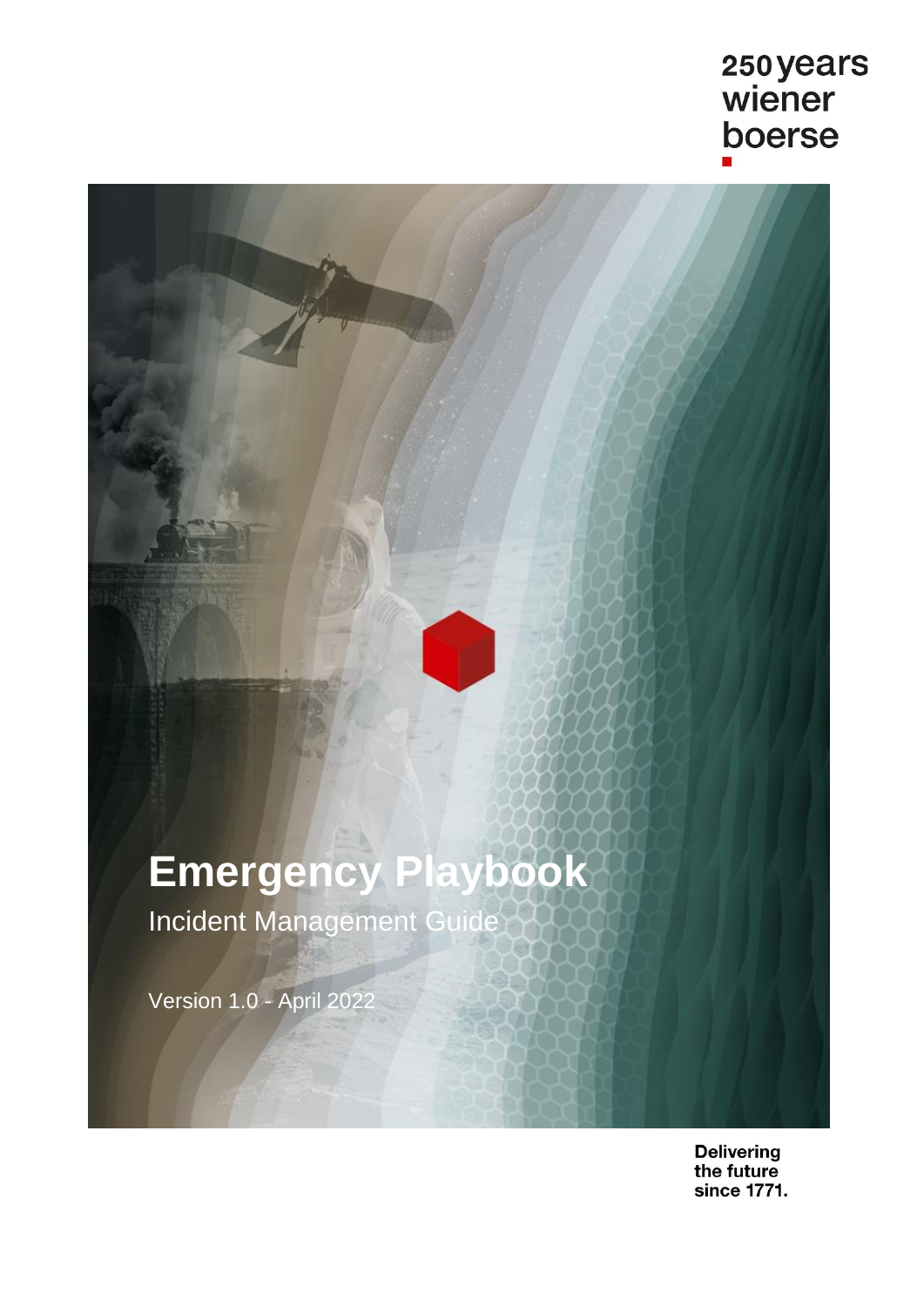# 250 years<br>wiener boerse

## **Table of Contents**

| 1            |       |  |  |  |  |
|--------------|-------|--|--|--|--|
| $\mathbf{2}$ |       |  |  |  |  |
| 3            |       |  |  |  |  |
|              | 3.1   |  |  |  |  |
|              | 3.2   |  |  |  |  |
|              | 3.3   |  |  |  |  |
|              | 3.4   |  |  |  |  |
| 4            |       |  |  |  |  |
|              | 4.1   |  |  |  |  |
|              | 4.2   |  |  |  |  |
|              | 4.3   |  |  |  |  |
| 5            |       |  |  |  |  |
|              | 5.1   |  |  |  |  |
|              | 5.1.1 |  |  |  |  |
|              | 5.1.2 |  |  |  |  |
|              | 5.1.3 |  |  |  |  |
|              | 5.1.4 |  |  |  |  |
|              | 5.1.5 |  |  |  |  |
|              | 5.2   |  |  |  |  |
|              | 5.2.1 |  |  |  |  |
|              | 5.2.2 |  |  |  |  |
|              | 5.2.3 |  |  |  |  |
|              | 5.2.4 |  |  |  |  |
|              | 5.2.5 |  |  |  |  |
|              | 5.2.6 |  |  |  |  |
| 5.3          |       |  |  |  |  |
|              | 5.3.1 |  |  |  |  |
|              | 5.3.2 |  |  |  |  |
|              | 5.3.3 |  |  |  |  |
|              | 5.3.4 |  |  |  |  |
|              | 5.4   |  |  |  |  |
|              | 5.5   |  |  |  |  |
| 6            |       |  |  |  |  |
| 7            |       |  |  |  |  |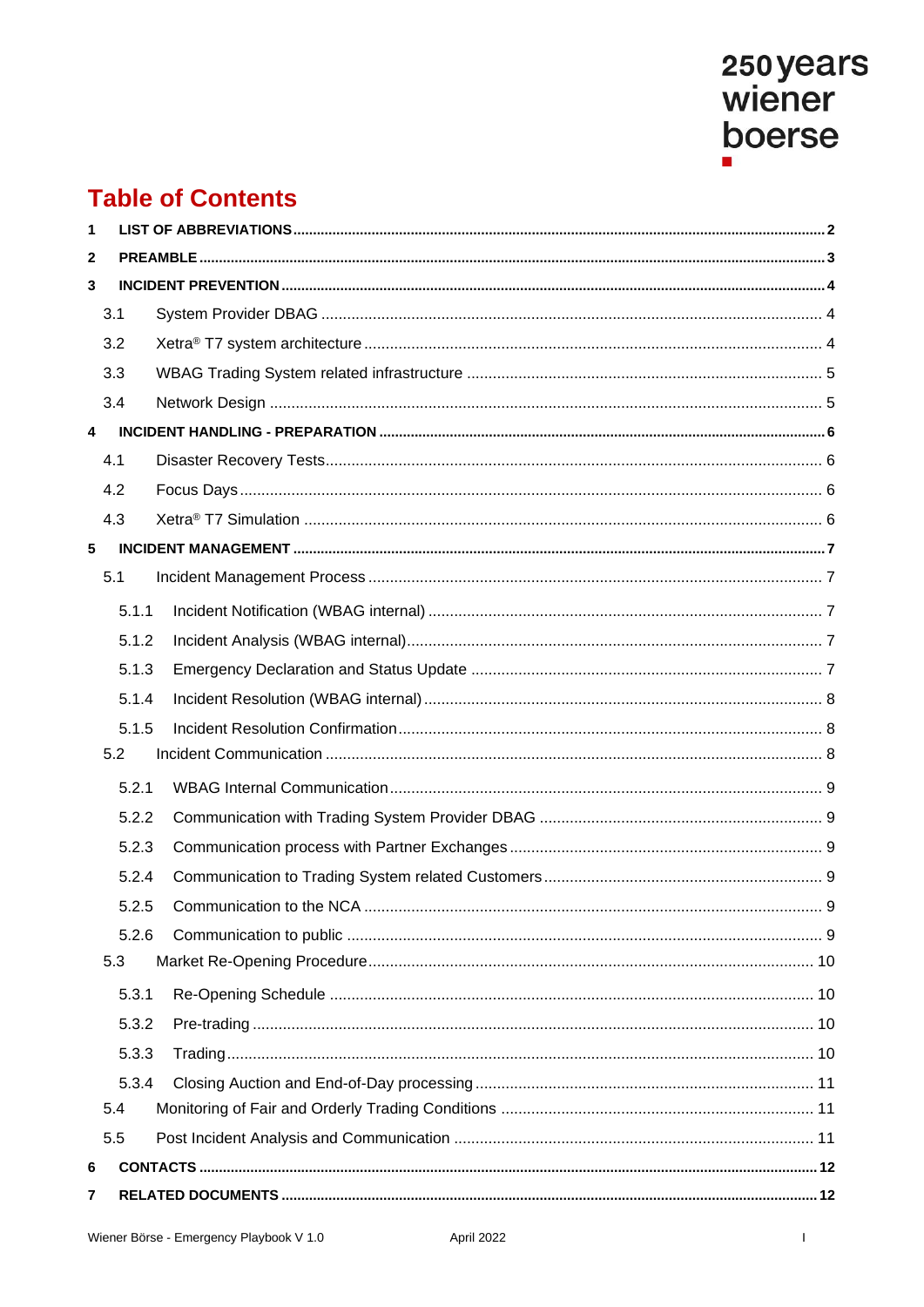### **Revision History**

| Version | Date | Reason                                              |
|---------|------|-----------------------------------------------------|
| 1.0     |      | 04.04.2022 Creation and publication of the document |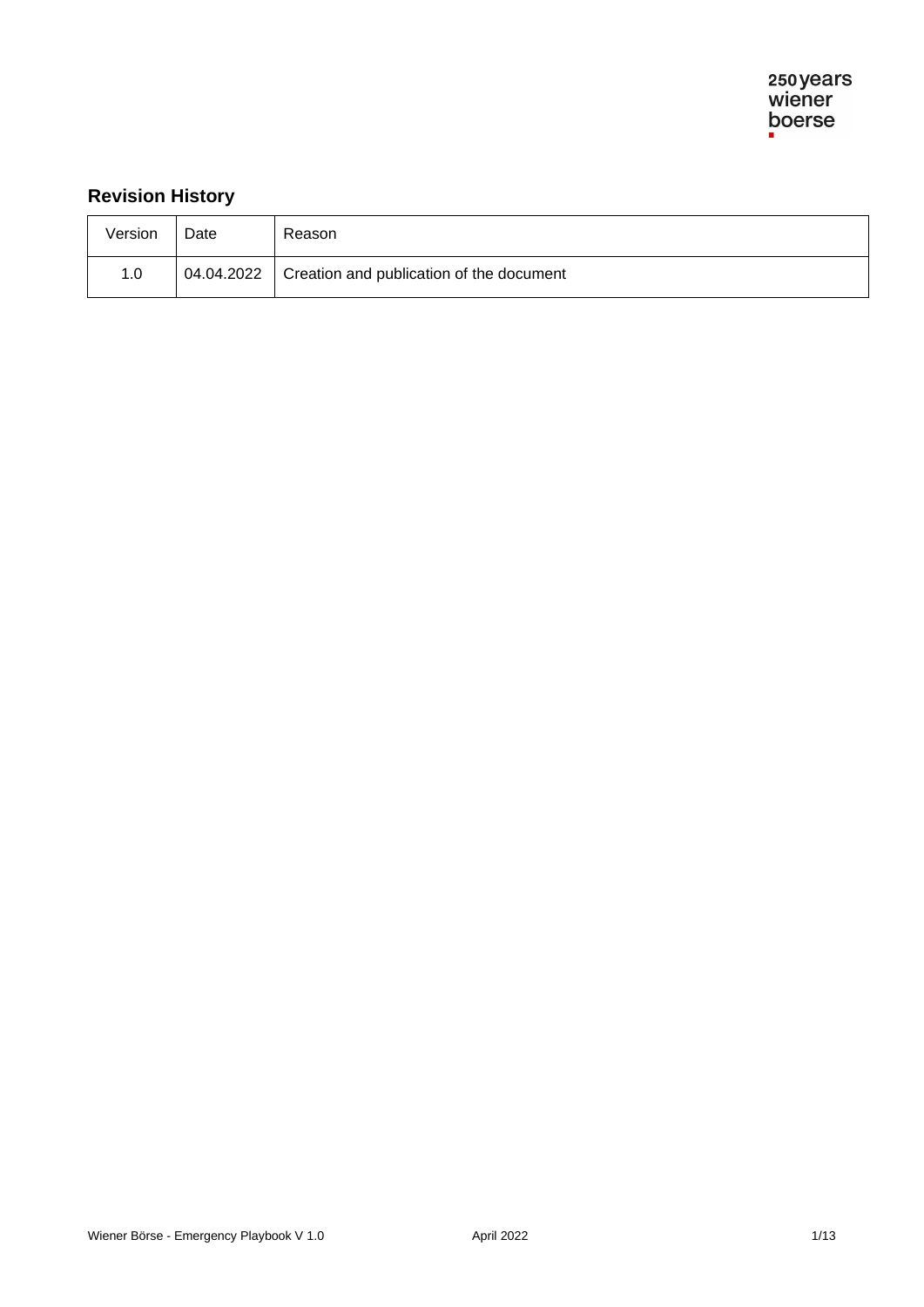## <span id="page-3-0"></span>**1 List of Abbreviations**

The table below shows the abbreviations and definitions used in this document.

| <b>ADH</b>  | Alliance Data Highway                                                                       |
|-------------|---------------------------------------------------------------------------------------------|
| <b>ASP</b>  | <b>Application Service Provider</b>                                                         |
| <b>BSE</b>  | <b>Budapest Stock Exchange</b>                                                              |
| <b>CE</b>   | Core Element                                                                                |
| <b>DBAG</b> | Deutsche Börse Group                                                                        |
| <b>DORA</b> | Digital Operational Resilience Act                                                          |
| <b>EOBI</b> | Enhanced Order Book Interface                                                               |
| <b>EMDI</b> | <b>Enhanced Market Data Interface</b>                                                       |
| ETI         | <b>Enhanced Transaction Interface</b>                                                       |
| <b>FMA</b>  | <b>Austrian Financial Market Authority</b>                                                  |
| <b>FWB</b>  | Frankfurter Wertpapierbörse                                                                 |
| <b>GUI</b>  | <b>Graphical User Interface</b>                                                             |
| <b>ISV</b>  | Independent Software Vendor                                                                 |
| LAN         | <b>Local Area Network</b>                                                                   |
| <b>LJSE</b> | Ljubljana Stock Exchange                                                                    |
| <b>MDI</b>  | Market Data Interface                                                                       |
| MiFID II    | Markets in Financial Instruments Directive (2004/39/EC)                                     |
| <b>NCA</b>  | <b>National Competent Authority</b>                                                         |
| <b>PEX</b>  | WBAGs Partner Exchanges $\rightarrow$ Budapest, Ljubljana, Prague and Zagreb Stock Exchange |
| <b>PSE</b>  | Prague Stock Exchange                                                                       |
| <b>VLAN</b> | Virtual Local Area Network                                                                  |
| <b>WBAG</b> | Wiener Börse AG                                                                             |
| ZSE         | Zagreb Stock Exchange                                                                       |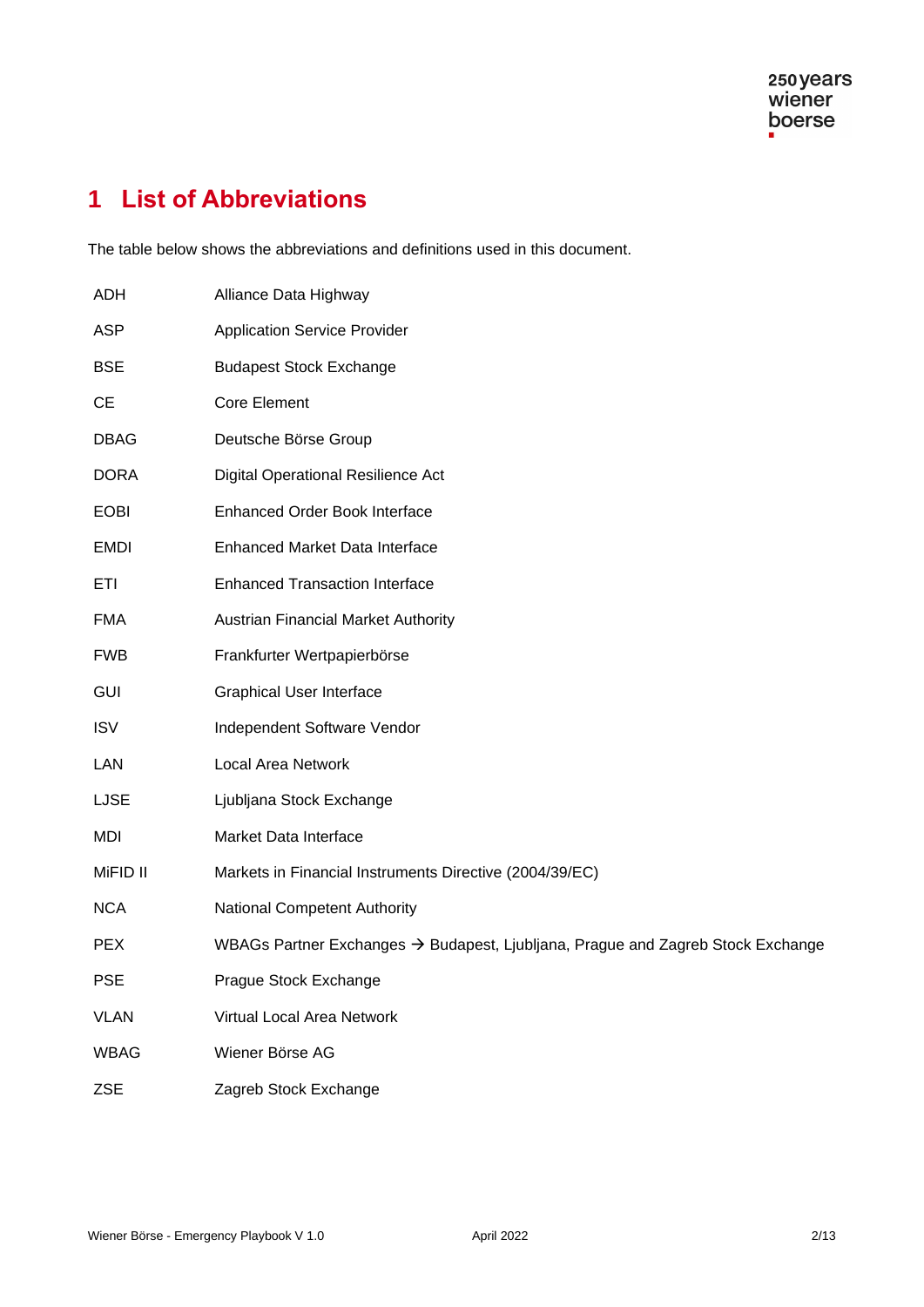## <span id="page-4-0"></span>**2 Preamble**

The document on hand provides an overview of how Wiener Börse (WBAG) deals with a technical malfunction of the Xetra® T7 trading system that potentially requires a "Market Halt" (Trading Stop). It also describes how Wiener Börse will communicate in such cases, what preventive measures have been taken and how trading is resumed.

The trading system Xetra® T7 of WBAG is operated by the system provider Deutsche Börse AG (DBAG), who relies on stable and resilient systems and aims to minimize disruptions and uncertainties for WBAG and its Partner Exchanges as well as their trading participants and connectivity customers.

MiFID II, and in particular Articles 47 and 48, set out the framework defining the requirements for trading venues to ensure the resilience of systems and orderly trading. WBAG complies with these requirements through the service levels contractually agreed with DBAG and thus ensures a high availability of its trading system Xetra**®** T7 for WBAG and its Partner Exchanges.

In the event of a technical incident, WBAG has implemented processes and communication guidelines with all parties involved to minimize the impact of an incident and to resolve the problem quickly. Transparent and timely communication towards the trading participants, Partner Exchanges and technical connectivity providers is a key point in this process.

With this document, Wiener Börse contributes to the industry-wide establishment of common standards. The services, processes, etc. are subject to a continuous improvement process and adapted to findings, new guidelines or technological progress.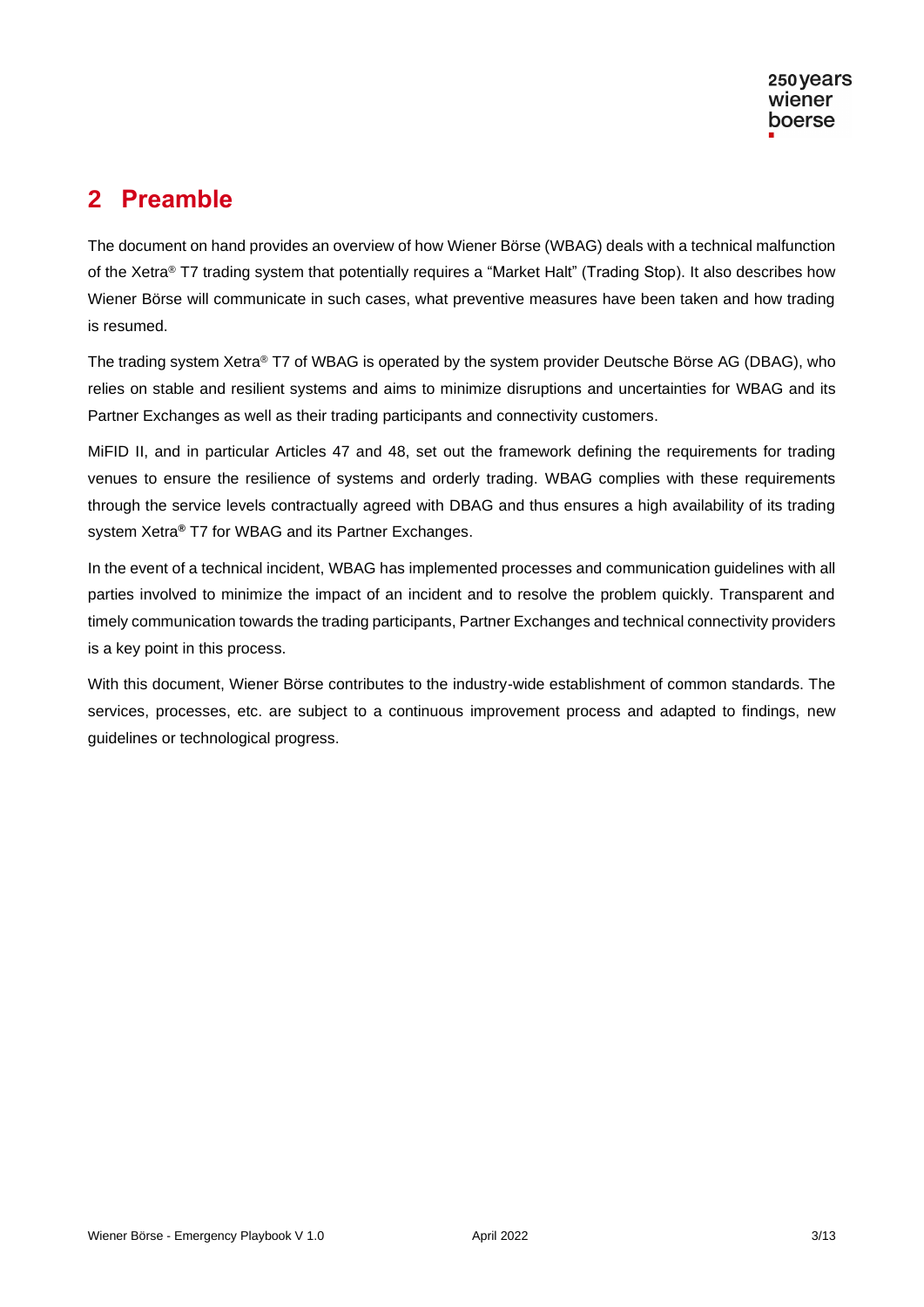## <span id="page-5-0"></span>**3 Incident Prevention**

The Xetra® T7 system is based on state-of-the-art technology and a robust and resilient architecture that is continuously improved based on experience gained. It is a main goal for Wiener Börse to avoid any system issues and to ensure the highest possible system availability.

#### <span id="page-5-1"></span>**3.1 System Provider DBAG**

The Xetra**®** T7 trading system of WBAG and its Partner Exchanges (PEX) in Budapest (BSE), Ljubljana (LJSE), Prague (PSE) and Zagreb (ZSE) is operated by the system provider DBAG on the same platform as the T7**®** trading system for Eurex and FWB. The core features of the trading system resilience were designed to ensure data integrity as well as maximum availability and to reduce the likelihood of technical incidents considerably by

- Redundancy of Core Elements
- Physical Separation in two separated Data Center Rooms
- Separate Disaster Recovery System

#### <span id="page-5-2"></span>**3.2 Xetra® T7 system architecture**

The central T7® systems are located in the "Equinix Data Center" in Frankfurt. DBAG also operates a "Disaster Recovery Data Center" which serves on the one hand as an access point to the T7<sup>®</sup> system and on the other hand as a Distaster Recovery (DR) data center for the T7**®** system.

The central Xetra**®** T7 production system architecture consists of so-called "partitions" that are designed redundantly in two physically separated rooms. WBAGs trading system is operated on one partition. On this partition the central data processing components - the order books, matchers, market data and trade generation as well as distribution functions - are deployed.

As an access point for trading participants to the trading system, a number of gateway systems are operated in a location that is designed redundantly  $(= two \text{ computer rooms with the same equipment}).$ 

The market data servers for Xetra**®** T7 - reference data as well as netted, unnetted and tick-by-tick market data - are also located in DBAG data centers. Among other things, they provide the market data for the WBAG index calculation, ADH Market Data Distribution to Data Vendors as well as for WBAGs own FIX interface and Trading GUI.

The second location – the Disaster Recovery Data Center - is used for simulation operations and is available as a fallback option ("cold standby") for production takeover if the first location fails completely.

A detailed description of the Trading System Resilience of the Xetra**®** T7 System can be found in the "Emergency Playbook for Incident Handling DBAG" of DBAG.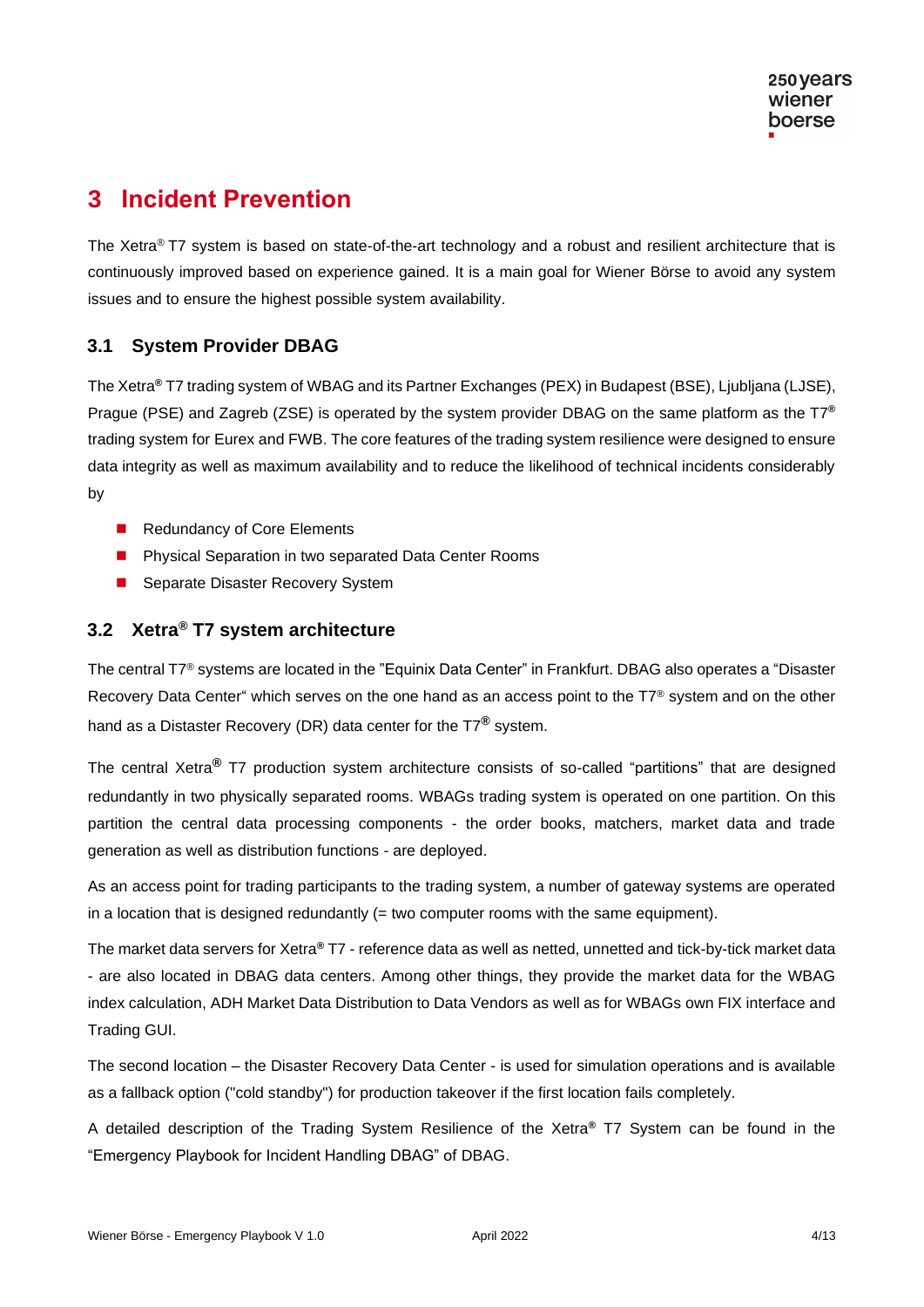#### <span id="page-6-0"></span>**3.3 WBAG Trading System related infrastructure**

The local Xetra**®** T7 networks at WBAG are provided on own virtual LANs (VLANs). Separate hardware is used for production, simulation and internal test operation. The hardware used is operated redundantly for all environments in two independent data centers (primary and backup).

#### <span id="page-6-1"></span>**3.4 Network Design**

The physical network connection of Wiener Börse to the T7® trading system is provided via redundantly designed, dedicated network connections to the DBAG Access Point locations in Vienna.

The network connections between the DBAG data centers in Frankfurt and the DBAG Access Point locations in Vienna are operated by DBAG. They are part of the DBAG network and in DBAGs responsibility.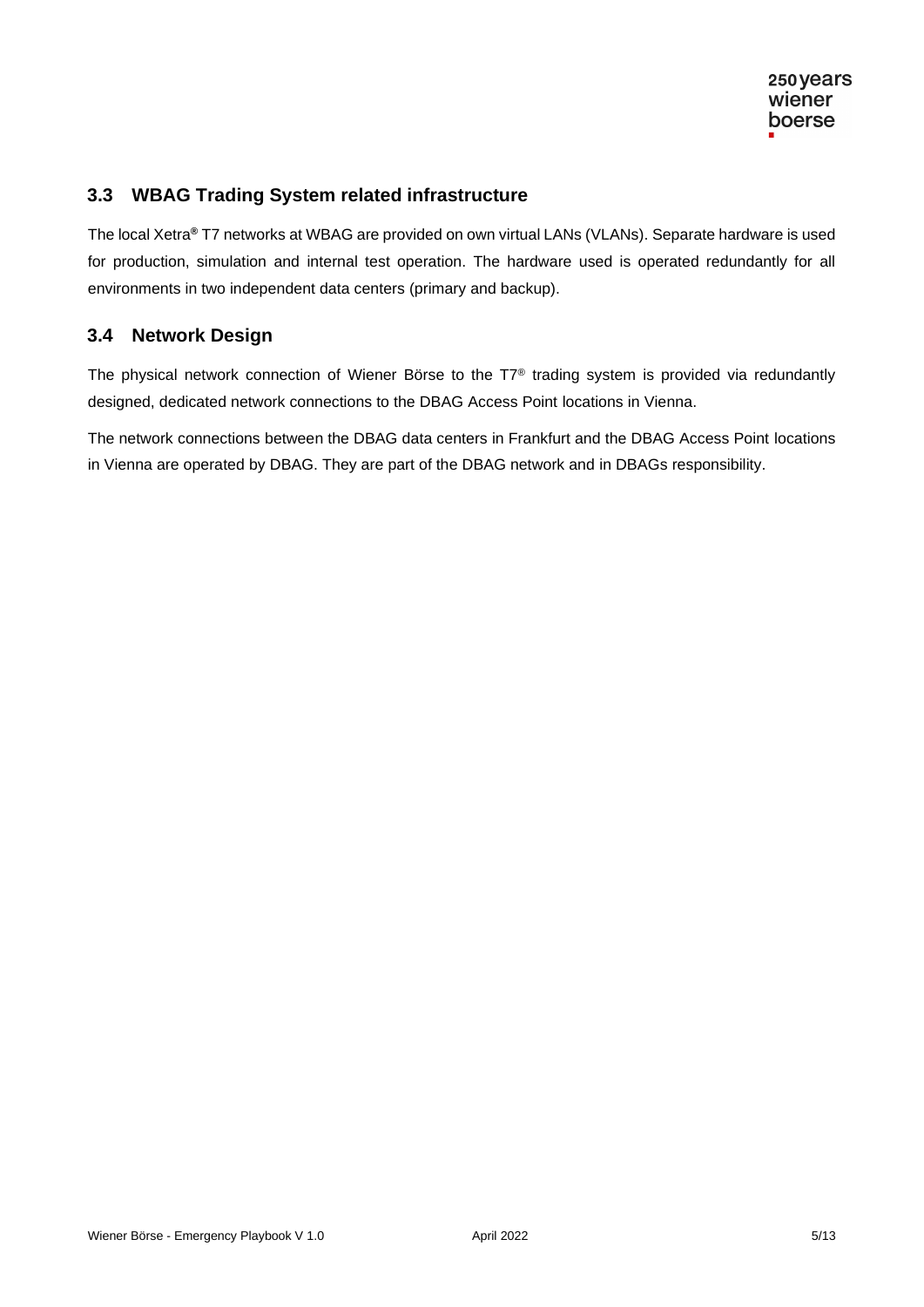## <span id="page-7-0"></span>**4 Incident Handling - Preparation**

Wiener Börse is preparing comprehensively for handling an emergency situation. On the one hand, disaster recovery tests (DR tests) involving the Xetra® T7 Production Environment are carried out at least once per year, and on the other hand, focus days where different scenarios are tested are regularely executed in the Xetra® T7 Simulation Environment. The Xetra® T7 Simulation Enironment is available continuously and allows trading participants and WBAG to test their trading systems in normal and abnormal conditions.

#### <span id="page-7-1"></span>**4.1 Disaster Recovery Tests**

WBAG takes part in the regular central "Disaster Recovery"-tests of the System Provider DBAG. In the course of these DR-tests, WBAG also participates with its downstream systems as well as its own Fix Interface and Trading GUI.

During a WBAG DR-test

- the native programmable Xetra® T7 Interfaces, WBAGs own FIX Interface
- the native Xetra® T7 Trading, Admin & Clearing GUIs, WBAGs own Trading GUI
- as well as connections and services of WBAG as System Provider for its Partner Exchanges and WBAG as Authorized Service Provider for Trading System Participants

are tested.

#### <span id="page-7-2"></span>**4.2 Focus Days**

During ongoing Xetra**®** T7 Simulation several "Focus Days" (e.g. Market Data Failure, Processing Delays, Gateway and Matching Engine Failover, Market HALT) are offered by WBAG. Within the scope of the Focus Days, WBAG tests the reaction of the Trading System related downstream systems as well as behaviour of WBAGs FIX interface and related Trading GUI.

Details about timing and actions during Focus Days are communicated to Trading Members, ISVs and Technical Connectivity Customers via a "Focus Day Document" and via the "Xetra**®** T7 Simulation Calendar".

#### <span id="page-7-3"></span>**4.3 Xetra® T7 Simulation**

In addition to Focus Days and DR tests, Wiener Börse also offers individual test options on request (e.g. Mass Quote/Order Deletions) which can be executed in the Xetra® T7 Simulation Environment.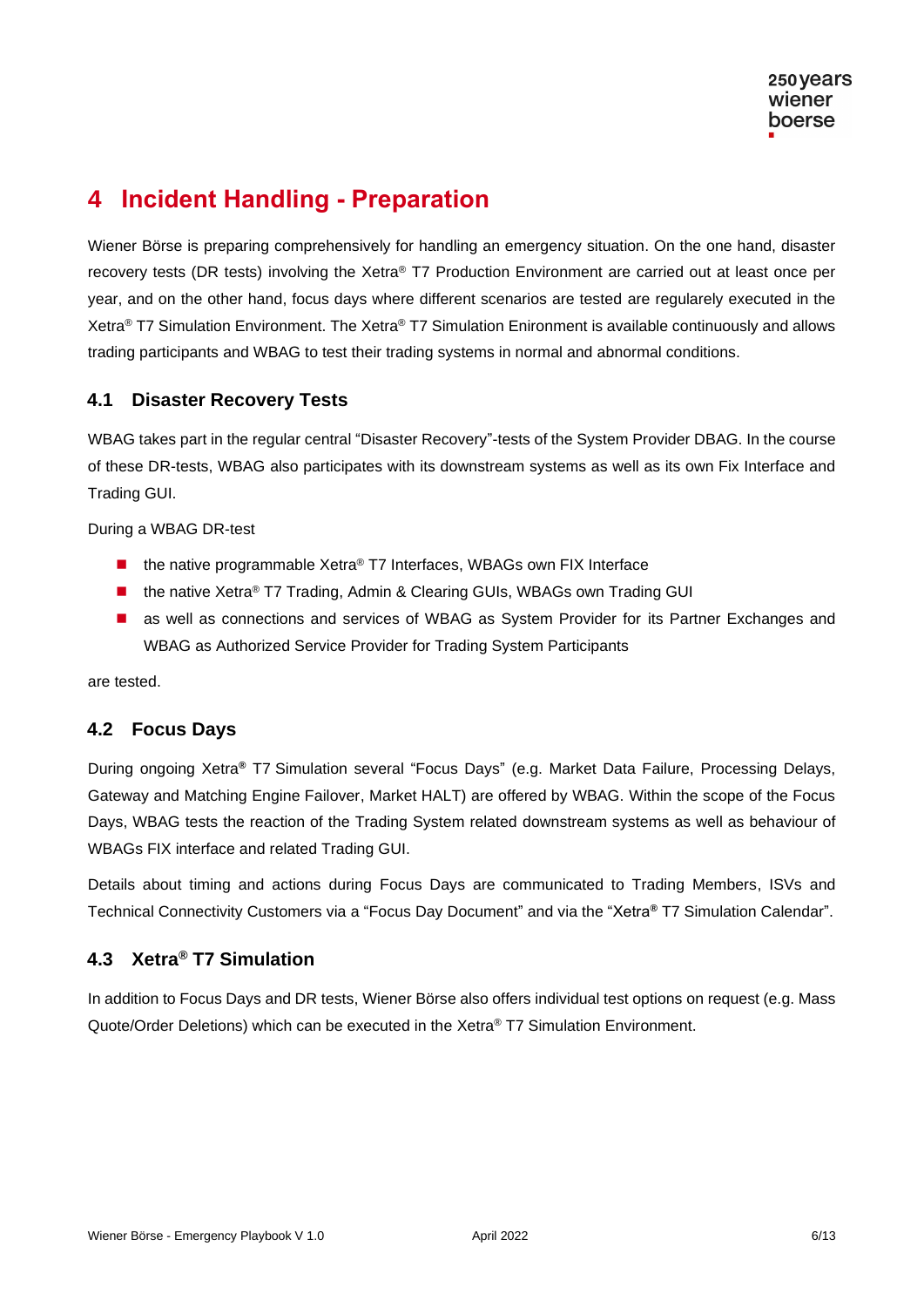## <span id="page-8-0"></span>**5 Incident Management**

When a technical incident is detected, predefined procedures are activated to enable problem resolution in a timely manner. An immediate communication process with DBAG is started triggering root cause analysis and further working steps to resolve the cause. As soon as the problem has been identified and resolved and the systems are available for trading again, all relevant parties are informed by Wiener Börse.

If a "Market Halt" has been initiated due to the technical incident, a timetable for the resumption of trading will also be published.

#### <span id="page-8-1"></span>**5.1 Incident Management Process**

The following describes how Wiener Börse communicates in the event of an incident and what the re-opening procedure looks like.

#### <span id="page-8-2"></span>**5.1.1 Incident Notification (WBAG internal)**

When a potential incident is identified either by WBAG or Trading System Service Provider DBAG, an internal Incident Notification is sent to a pre-defined receipient group including Incident Management, Market Operations and IT Operations. Assessment of incident severity based on a system impact analysis is started. Top severity is considered as default at first until more information is available.

#### <span id="page-8-3"></span>**5.1.2 Incident Analysis (WBAG internal)**

The Incident Notification ensures that a thorough assessment takes place, including the following elements:

- Assessment of impacted products, services, markets, partners and clients
- Assessment of technical impact and the critical IT system(s) involved, with estimated time to repair

As soon as an overview on affected parts of the Xetra T7 system has been gained a respective "Emergency Situation" may be declared by WBAG depending on the severity of the incident (also based on information received from Trading System Service Provider DBAG).

#### <span id="page-8-4"></span>**5.1.3 Emergency Declaration and Status Update**

When an "Emergency Situation" is declared, immediate communication processes are triggered by Incident Management to inform affected Partner Exchanges, WBAG Trading members and their ASPs, ISVs, Data Vendors, regulators and public investors via pre-defined communication channels.

Status updates are sent out periodically.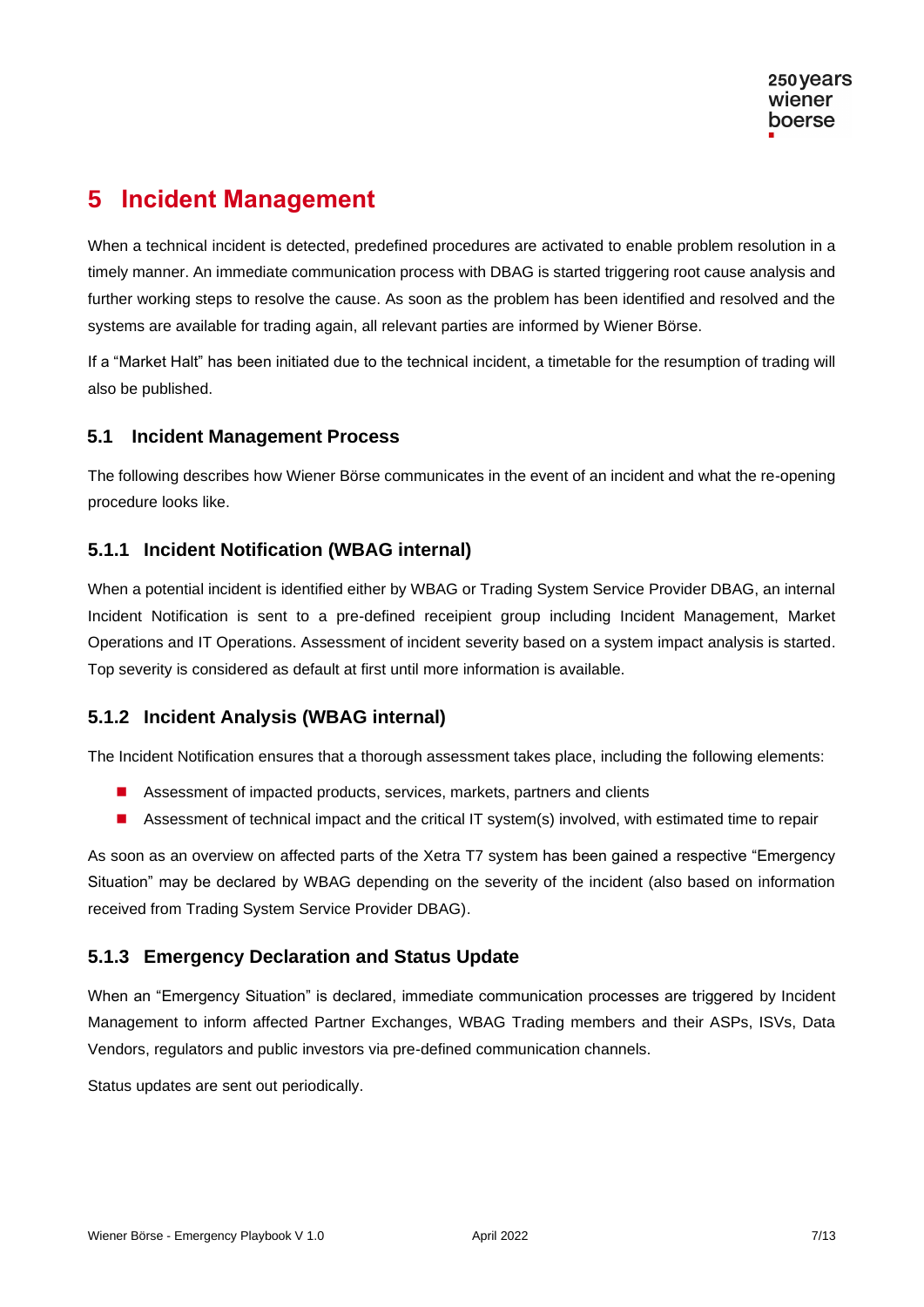#### <span id="page-9-0"></span>**5.1.4 Incident Resolution (WBAG internal)**

The Incident Resolution process ensures that after thorough assessment of the incident, careful measures are taken to re-establish orderly trading in the shortest of possible time taking into account incident severity. Following taskes are performed:

- Identification, validation and implementation of workarounds
- Identification and implementation of technical recovery solution(s)
- Identification of root cause and application of permanent fixes
- Recommendation regarding alteration of the usual trading schedule including regular reassessment of the recommended schedule based on incident resolution progress
- Internal declaration of Incident Resolution

#### <span id="page-9-1"></span>**5.1.5 Incident Resolution Confirmation**

The Incident Resolution Confirmation process ensures that after internally declared Incident Resolution, validation of affected processes / services takes place and external communcation is triggered accordingly, including information about the trading re-start procedure and its timing.

#### <span id="page-9-2"></span>**5.2 Incident Communication**

WBAG is prepared to respond quickly and efficiently in the event of a technical emergency. Procedures regarding activities and communication are predefined and documented.

As soon as a technical emergency is identified, the following communication streams are opened (according to the extent of the emergency):

- WBAG internal communication involving the Management Board, Market Operations, IT Operations incl 2nd Level Experts and WBAGs Spokesperson
- Communication process with Trading System Provider DBAG
- Communication process with affected Partner Exchanges
- Communication to Trading System related Customers (Trading & Clearing Members, ASPs and ISVs)
- Communication to the NCA (FMA)
- Communication to public

The Incident Communication stipulates

- the decision making for incident communication
- the initial incident communication pointing out possible issues with the trading system
- the intervals for ongoing updates on the incident until resolution
- $\blacksquare$  the communication of the resumption of the incident as well as,
- the communication of the root causes for the incident after completion of the analyzes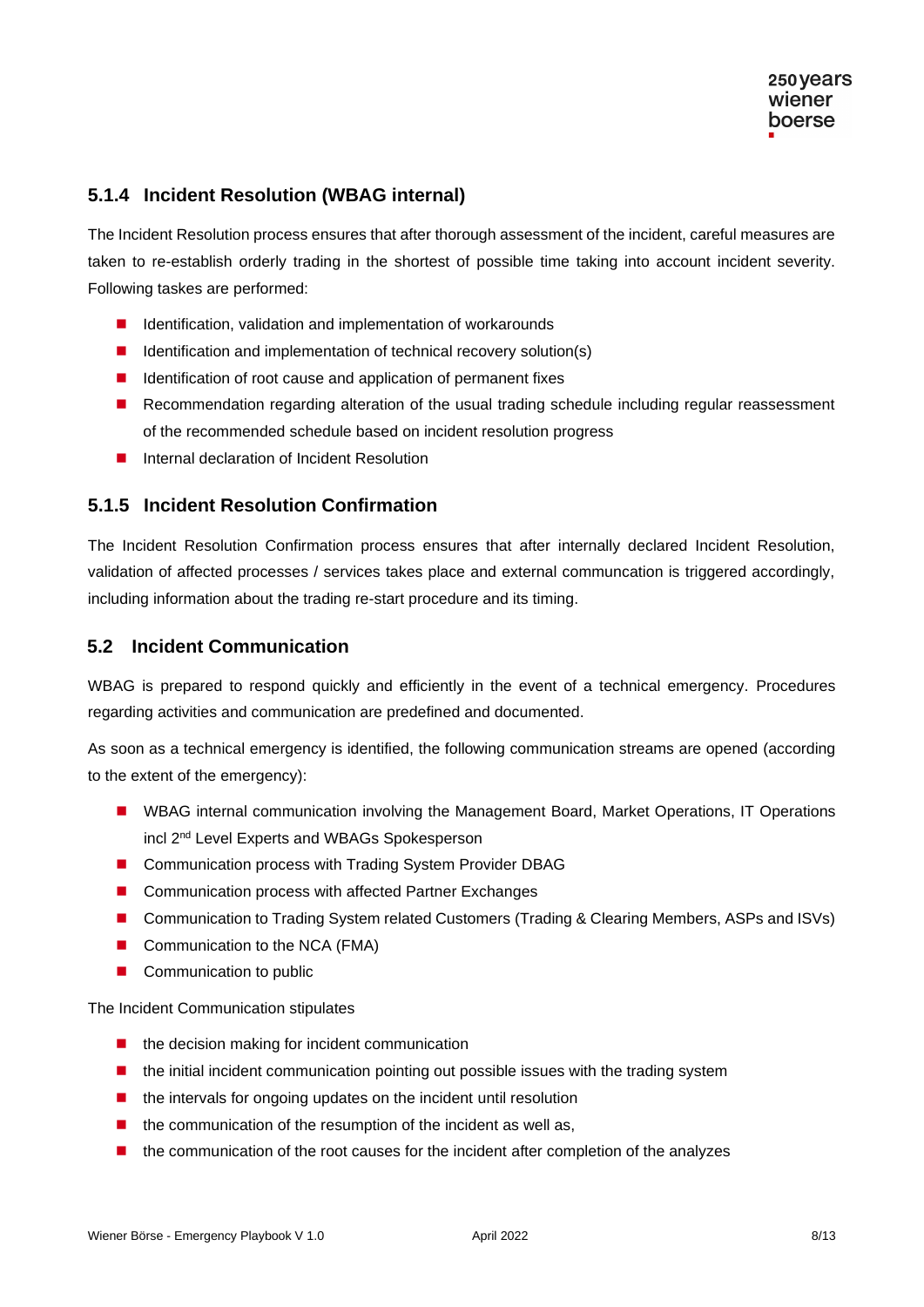#### <span id="page-10-0"></span>**5.2.1 WBAG Internal Communication**

WBAG has implemented an internal communication process that also takes into account the failure of individual communication channels. This communication process is

- regularly reviewed,
- updated if necessary and
- brought to the attention of all employees of WBAG.

Based on the internal communication, a communication plan was developed, which shows exactly which unit has to inform which stakeholders and the relevant public bodies.

#### <span id="page-10-1"></span>**5.2.2 Communication with Trading System Provider DBAG**

WBAG and its Trading System Provider DBAG agreed on an Emergency Communication Process. The process is well documented and tested twice a year. It contains a detailed description regarding the communication actions to be taken by DBAG and WBAG in case of technical outages of Xetra® T7 for WBAG or its Partner Exchanges related to T7® technical issues.

#### <span id="page-10-2"></span>**5.2.3 Communication process with Partner Exchanges**

The incident communication with the affected Partner Exchanges is aligned with WBAG internal communication and takes into account the failure of individual communication channels.

#### <span id="page-10-3"></span>**5.2.4 Communication to Trading System related Customers**

Customer communication takes place via the Newsboard, which is implemented in the Trading system. News Board messages are also published on WBAGs website. In addition communication takes place by email via an external cloud-based newsletter tool, independent of the WBAG infrastructure.

#### <span id="page-10-4"></span>**5.2.5 Communication to the NCA**

The NCA (FMA) is informed according to the pre-defined incident handling process.

#### <span id="page-10-5"></span>**5.2.6 Communication to public**

Information about an emergency situation are published on WBAGs Website including information on resolution status and timing for Market Re-Opening.

Individual public information requests are directed and handled by WBAGs spokes person in charge.

In addition, monitoring of Social Media activites takes place with focus on WBAGs offical accounts (Twitter, LinkedIn). According reaction to related posts is carried out by WBAGs Social Media Team in close cooperation with WBAGs spokes person.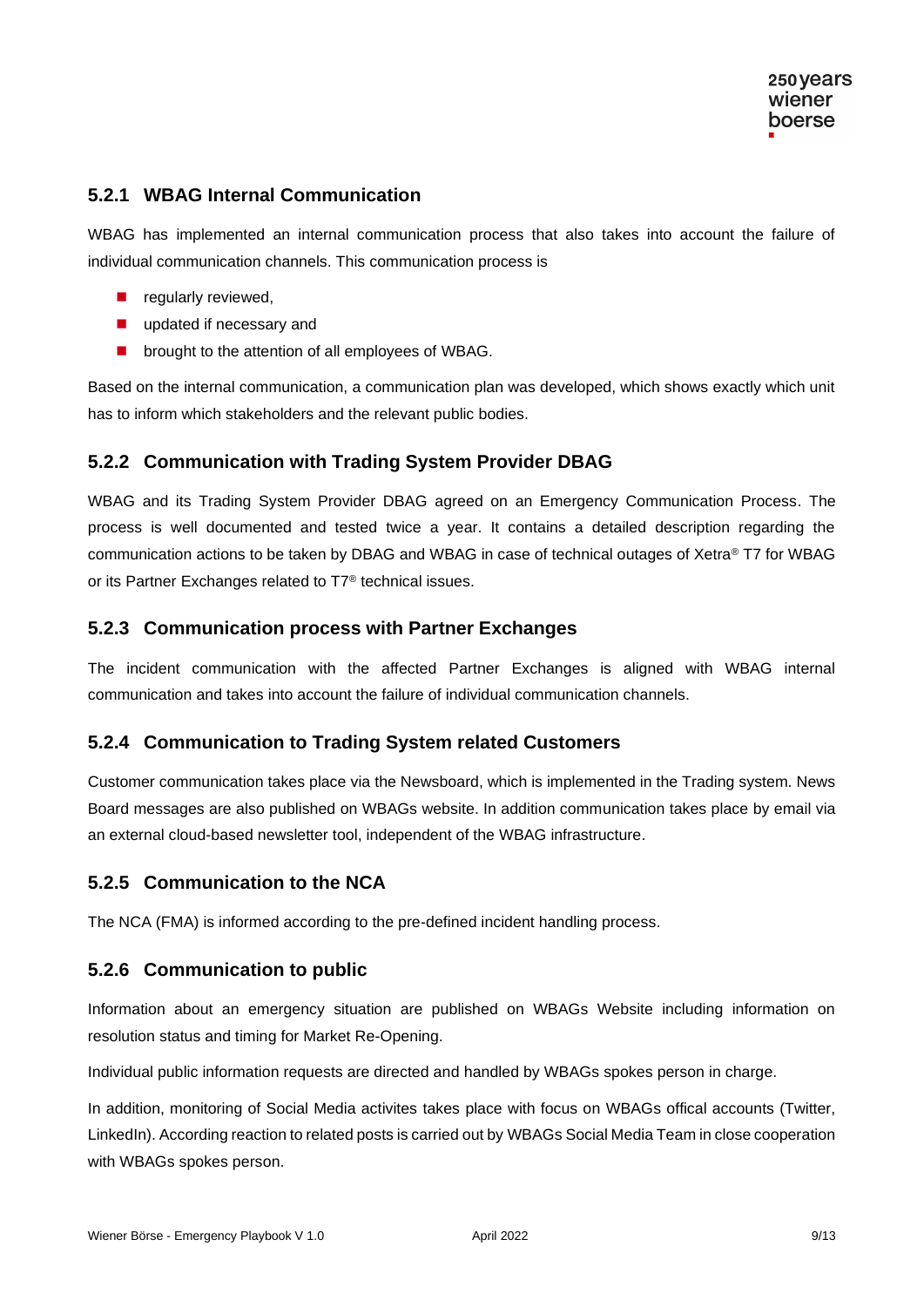#### <span id="page-11-0"></span>**5.3 Market Re-Opening Procedure**

Once the issues have been solved, Wiener Börse aims to make the Xetra® T7 trading system available again as soon as possible after carrying out specified system checks. The market re-opens with standardized pretrading and auction phases. Please note, that non-persistent orders and quotes will be deleted automatically in the course of a Market Halt procedure.

#### <span id="page-11-1"></span>**5.3.1 Re-Opening Schedule**

Wiener Börse will inform trading participants in good time about the resumption of trading and the planned reopening schedule incl. the respective times for the various instrument states. In more or less all cases, the products will be switched to pre-trading first.

The communication will take place via our communications channels (see [5.2 Incident Communication\)](#page-9-2).

#### <span id="page-11-2"></span>**5.3.2 Pre-trading**

The resumption of trading in Xetra® T7 takes place in the first step by switching the products into pre-trading. During pre-trading, trading participants can reconnect their systems, reconcile orders and trades (order book restatement) and enter, modify or delete orders or quotes, etc. No trading takes place during pre-trading. Pretrading normally lasts at least 30 minutes.

#### <span id="page-11-3"></span>**5.3.3 Trading**

At the end of the pre-trading phase, the product state switches to the trading and commences with an initial auction.

#### **5.3.3.1 Continuous Trading with Auctions**

When trading is resumed, an auction usually lasts five minutes. As soon as the auction is over, the products are switched to continuous trading. Unless it is the closing auction, in which case there will be no continuous trading afterwards.

#### **5.3.3.2 Auction**

If trading can be resumed in time before the scheduled times of the auction, then trading will take place according to the normal schedule. In all other cases, Wiener Börse will announce the exact time schedules. In special cases, Wiener Börse may also decide to cancel trading (the resumption of trading) on the day of the technical problem.

#### **5.3.3.3 Continuous Auction**

Trading is usually resumed shortly after the start of Continuous Trading. In special cases, Wiener Börse may also decide to cancel trading (the resumption of trading) on the day of the technical problem.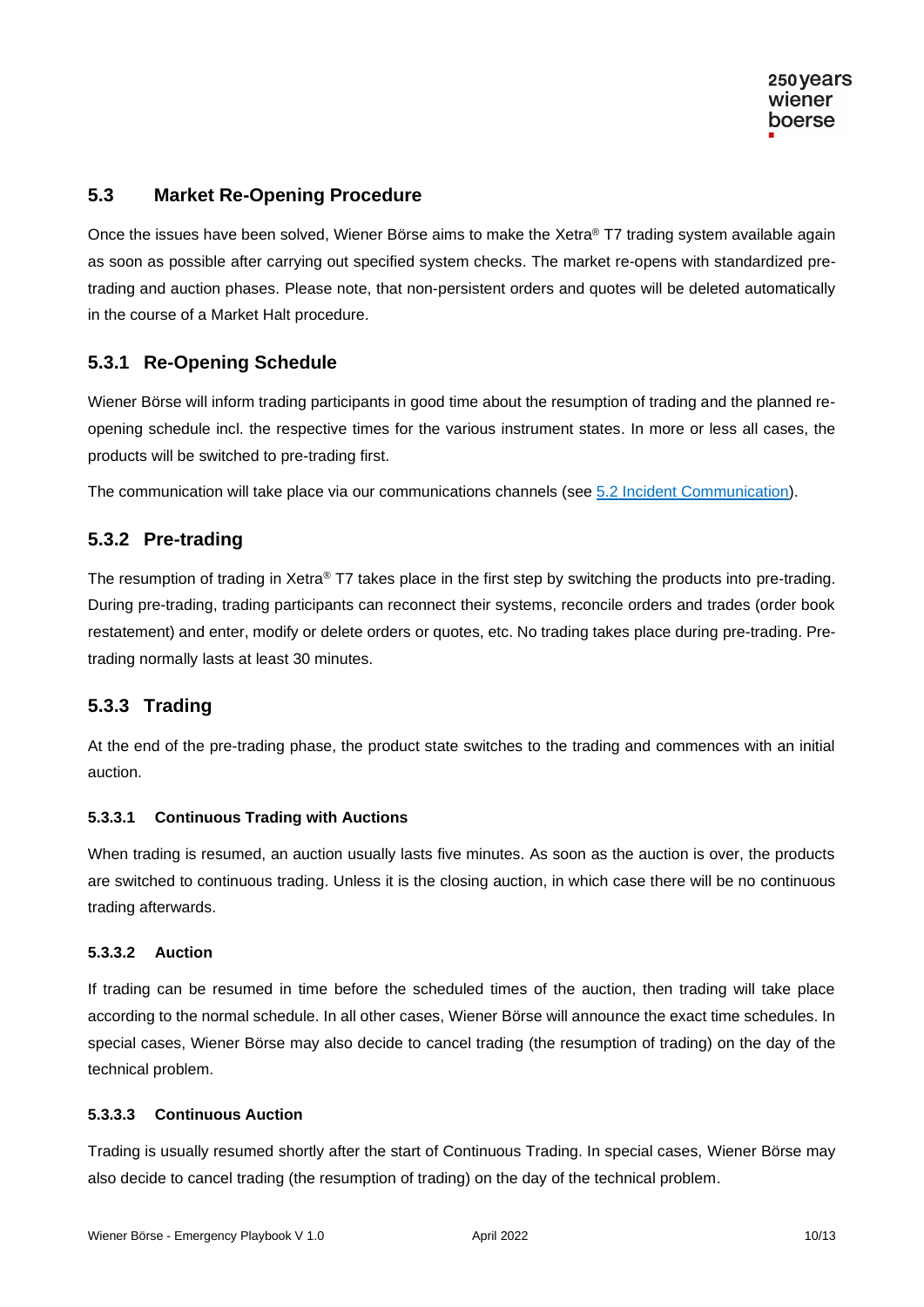#### <span id="page-12-0"></span>**5.3.4 Closing Auction and End-of-Day processing**

In the occurrence of an incident affecting the closing auction, Wiener Börse may postpone the closing auction. Wiener Börse will make its best efforts to determine the offical closing prices, taking into account the circumstances surrounding the incident and its resolution.

If, despite all efforts, WBAG is unable to establish a closing price, the Last Price (last traded price) will be used as the official closing price. The closing auction cannot take place later than 17:30 hrs (local time).

#### <span id="page-12-1"></span>**5.4 Monitoring of Fair and Orderly Trading Conditions**

It is the task of a trading venue to ensure fair and orderly trading conditions. Wiener Börse carefully monitors the market status and activities in the market. This means that Wiener Börse regularly monitors the number of connected trading participants and their respective market share, the general status and type of connections of the trading participants (GUI, ETI, FIX) as well as incoming calls of the trading participants (e.g. reporting of anomalies). These are all factors for assessing market quality and proper trading conditions.

If Wiener Börse identifies adverse situations (e.g. incorrect market data distribution during ongoing trading) that could lead to unfair and improper trading conditions, Wiener Börse will interrupt trading (Market Halt). Trading will only be resumed when fair and orderly trading conditions have been restored.

As a rule, trades are deemed to have been concluded when the legally binding trade confirmation has been sent by the Xetra® T7 system and is available there after the technical problems have been resolved and pretrading has been achieved.

In case extraordinary, emergency-related circumstances have led to improper trading conditions in the execution of orders, WBAG will announce and execute the reversal of the resulting trades (only in accordance with §10 (9) Trading Rules for the Trading System Xetra® (Exchange Electronic Trading)). If WBAG becomes aware of such a scenario during a disruption, WBAG will endeavour to communicate the reversal of these trades before the market re-opens.

#### <span id="page-12-2"></span>**5.5 Post Incident Analysis and Communication**

After the Incident is resolved, the root cause and the impact of the incident is analyzed. The involved system suppliers are asked for statements with the results of their own incident analyzes.

Based on this, WBAG prepares a detailed incident report, which is forwarded to the NCA (FMA) and, if affected, its Partner Exchanges.

Moreover the incident report is subsequently the basis for

- improvements in the affected systems,
- improvements in the monitoring and
- improvements the incident handling process itself.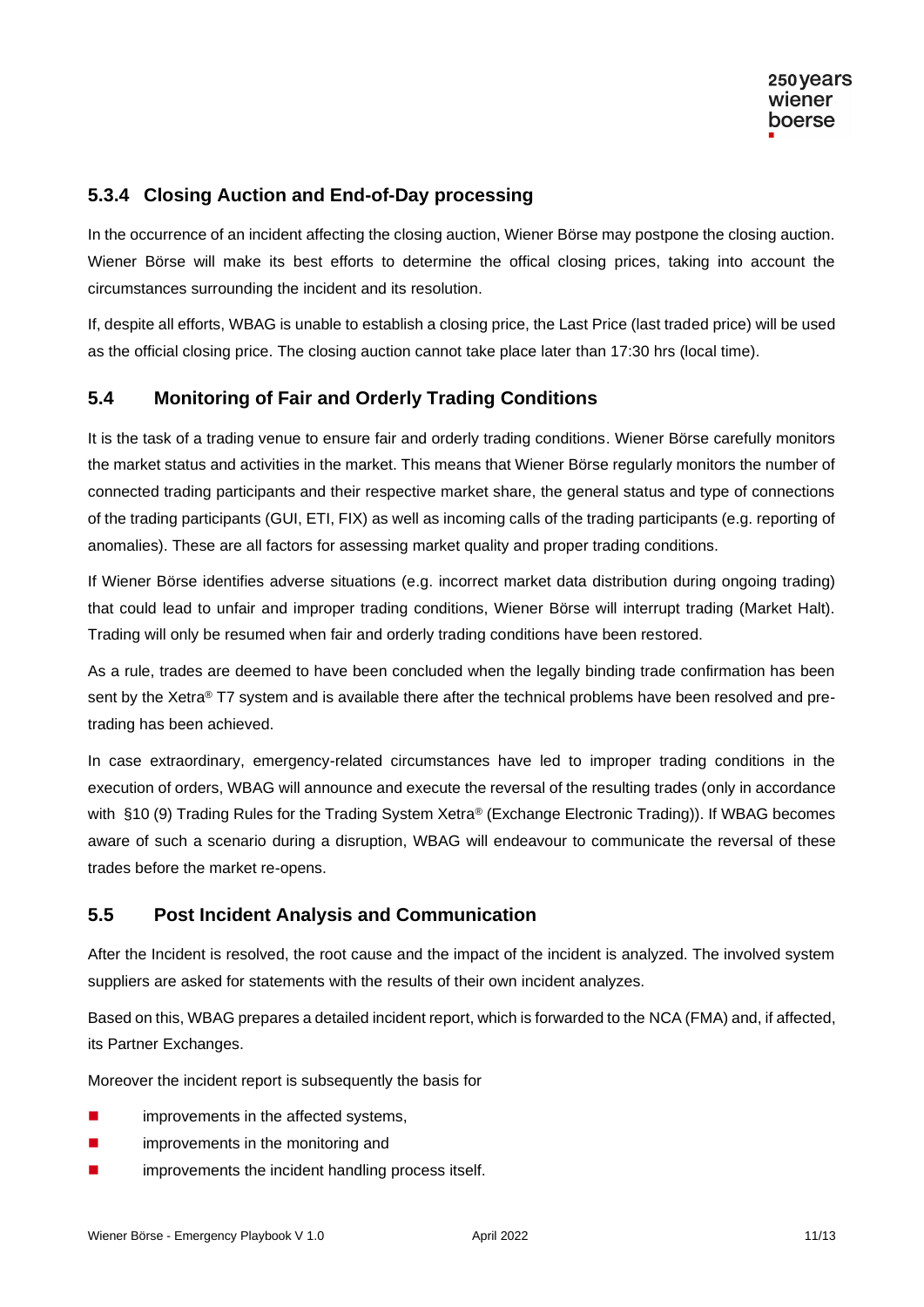## <span id="page-13-0"></span>**6 Contacts**

#### **Technical Service Desk**

Phone: +43 1 53165 170

Email: [it\\_helpdesk@wienerboerse.at](mailto:it_helpdesk@wienerboerse.at)

#### **Trading Service Desk Xetra® T7 & Market Operations**

Phone: +43 1 53165 500

Email: [trading@wienerboerse.at](mailto:trading@wienerboerse.at)

#### **Xetra® T7 Vienna Trading System Key Account and Incident Management**

Phone: +43 1 53165 253

+43 1 53165 218

Email: xetra@wienerboerse.at

### <span id="page-13-1"></span>**7 Related Documents**

All mentioned documents can be downloaded on the Webpage of WBAG.

Public area:

- Xetra<sup>®</sup> T7 Detailed specifications to the market models
- Trading Rules for the Trading System Xetra® (Exchange Electronic Trading)
- Rules for the Technical Installations of the Trading Systems

Closed User Group for Members & 3rd Parties (accessable only for registered users):

- Xetra<sup>®</sup> T7 Incident Handling Guide
- ◼ Xetra**®** T7 Disaster Recovery Test Concept
- Xetra<sup>®</sup> T7 Focus Days in Simulation
- Xetra<sup>®</sup> T7 Simulation Calendar